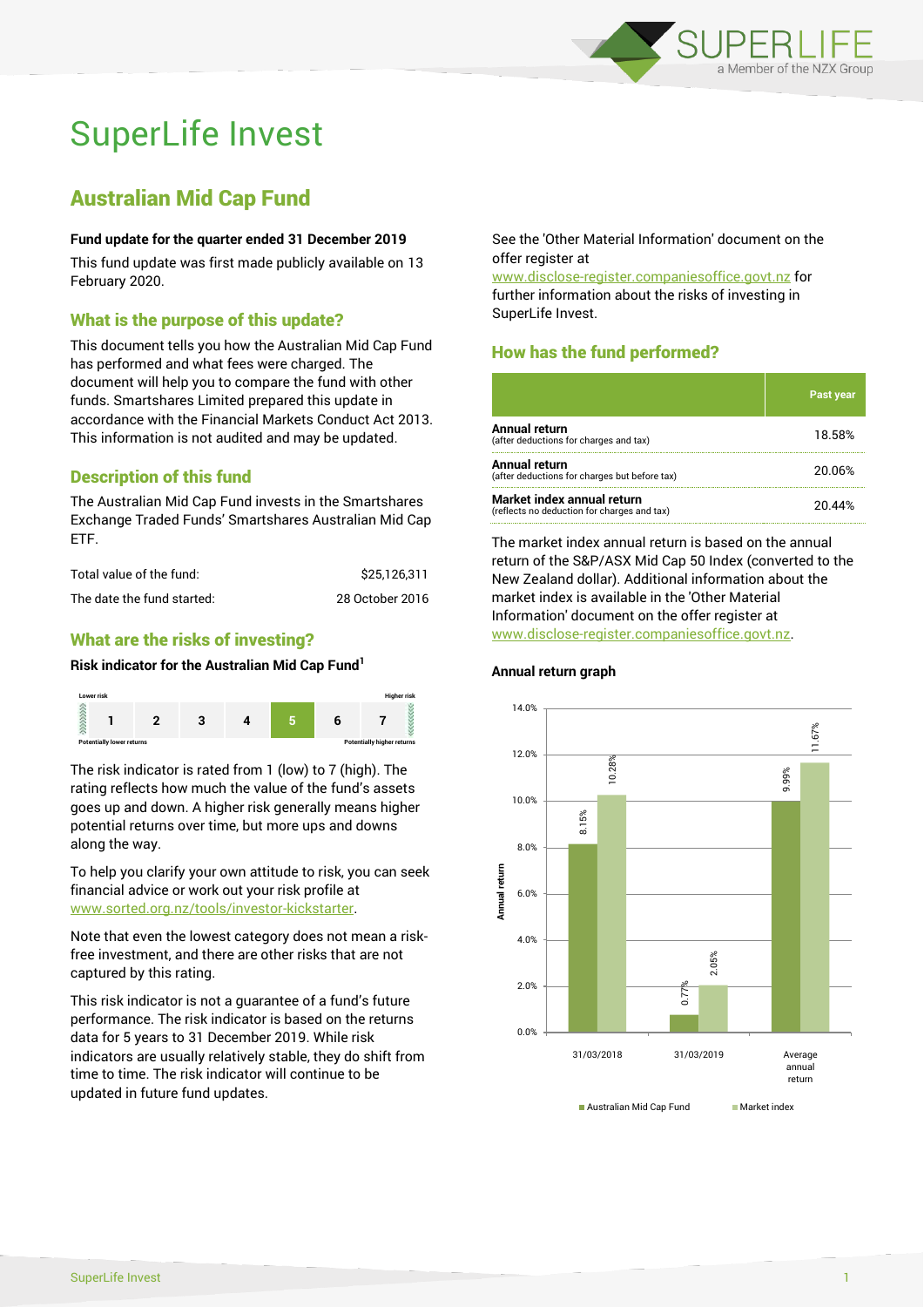

This shows the return after fund charges and tax for each year ending 31 March since the fund started. The last bar shows the average annual return since the fund started, up to 31 December 2019.

**Important:** This does not tell you how the fund will perform in the future.

Returns in this update are after tax at the highest prescribed investor rate (PIR) of tax for an individual New Zealand resident. Your tax may be lower.

#### What fees are investors charged?

Investors in the Australian Mid Cap Fund are charged fund charges. In the year to 31 March 2019 these were:

|                                                       | % per annum of fund's<br>net asset value |  |  |
|-------------------------------------------------------|------------------------------------------|--|--|
| <b>Total fund charges</b>                             | 0.49%                                    |  |  |
| Which are made up of:                                 |                                          |  |  |
| <b>Total management and administration</b><br>charges | 0.49%                                    |  |  |
| Including:                                            |                                          |  |  |
| Manager's basic fee                                   | 0.46%                                    |  |  |
| Other management and<br>administration charges        | 0.03%                                    |  |  |
| Other charges                                         | Dollar amount per investor               |  |  |
| Administration fee                                    | \$12 per annum                           |  |  |

Investors may also be charged individual action fees for specific actions or decisions (for example, if an investor has a financial adviser and has agreed to pay a fee to the adviser for providing financial advice). See the Product Disclosure Statement for SuperLife Invest for more information about those fees.

Small differences in fees and charges can have a big impact on your investment over the long term.

GST is included in the fund charges set out above.

#### Example of how this applies to an investor

Jess had \$10,000 in the fund and did not make any further contributions. At the end of the year, Jess received a return after fund charges were deducted of \$1,858 (that is 18.58% of her initial \$10,000). Jess paid other charges of \$12. This gives Jess a total return after tax of \$1,846 for the year.

#### What does the fund invest in?

#### **Actual investment mix**

This shows the types of assets that the fund invests in.



#### **Target investment mix**

This shows the mix of assets that the fund generally intends to invest in.

| <b>Asset Category</b>        | <b>Target asset mix</b> |
|------------------------------|-------------------------|
| Cash and cash equivalents    | 1.00%                   |
| New Zealand fixed interest   |                         |
| International fixed interest |                         |
| Australasian equities        | 99.00%                  |
| International equities       |                         |
| Listed property              |                         |
| Unlisted property            |                         |
| Commodities                  |                         |
| Other                        |                         |